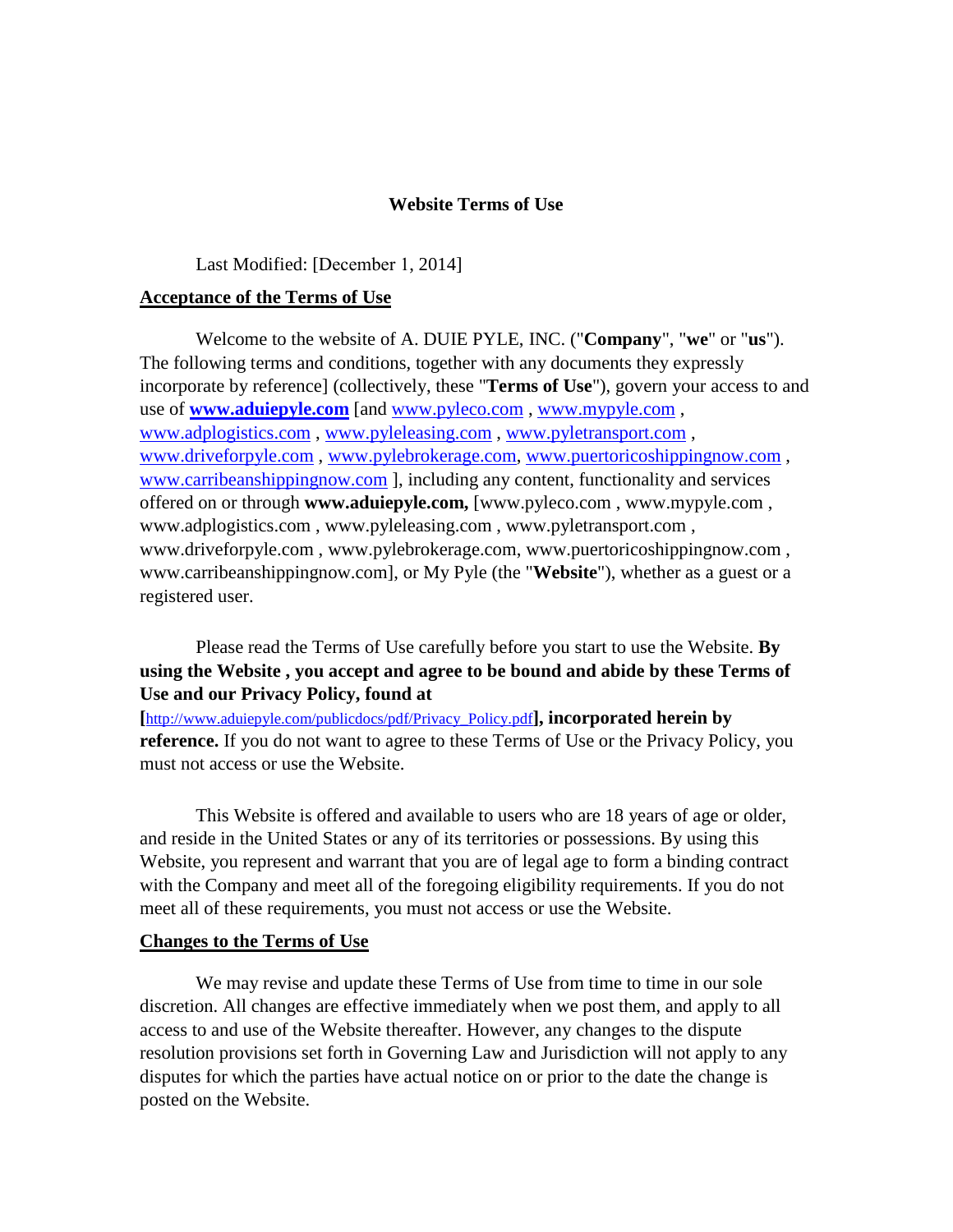Your continued use of the Website following the posting of revised Terms of Use means that you accept and agree to the changes. You are expected to check this page each time you access this Website so you are aware of any changes, as they are binding on you.

#### **Accessing the Website and Account Security**

We reserve the right to withdraw or amend this Website, and any service or material we provide on the Website, in our sole discretion without notice. We will not be liable if for any reason all or any part of the Website is unavailable at any time or for any period. From time to time, we may restrict access to some parts of the Website, or the entire Website, to users, including registered users.

You are responsible for:

- Making all arrangements necessary for you to have access to the Website.
- Ensuring that all persons who access the Website through your internet connection are aware of these Terms of Use and comply with them.

To access the Website or some of the resources it offers, you may be asked to provide certain registration details or other information. It is a condition of your use of the Website that all the information you provide on the Website is correct, current and complete. You agree that all information you provide to register with this Website or otherwise, including but not limited to through the use of any interactive features on the Website, is governed by our *Privacy Policy*

[\[http://www.aduiepyle.com/publicdocs/pdf/Privacy\\_Policy.pdf\]](http://www.aduiepyle.com/publicdocs/pdf/Privacy_Policy.pdf) and you consent to all actions we take with respect to your information consistent with our Privacy Policy.

If you choose, or are provided with, a user name, password or any other piece of information as part of our security procedures, you must treat such information as confidential, and you must not disclose it to any other person or entity. You also acknowledge that your account is personal to you and agree not to provide any other person with access to this Website or portions of it using your user name, password or other security information. You agree to notify us immediately of any unauthorized access to or use of your user name or password or any other breach of security. You also agree to ensure that you exit from your account at the end of each session. You should use particular caution when accessing your account from a public or shared computer so that others are not able to view or record your password or other personal information.

We have the right to disable any user name, password or other identifier, whether chosen by you or provided by us, at any time in our sole discretion for any or no reason, including if, in our opinion, you have violated any provision of these Terms of Use.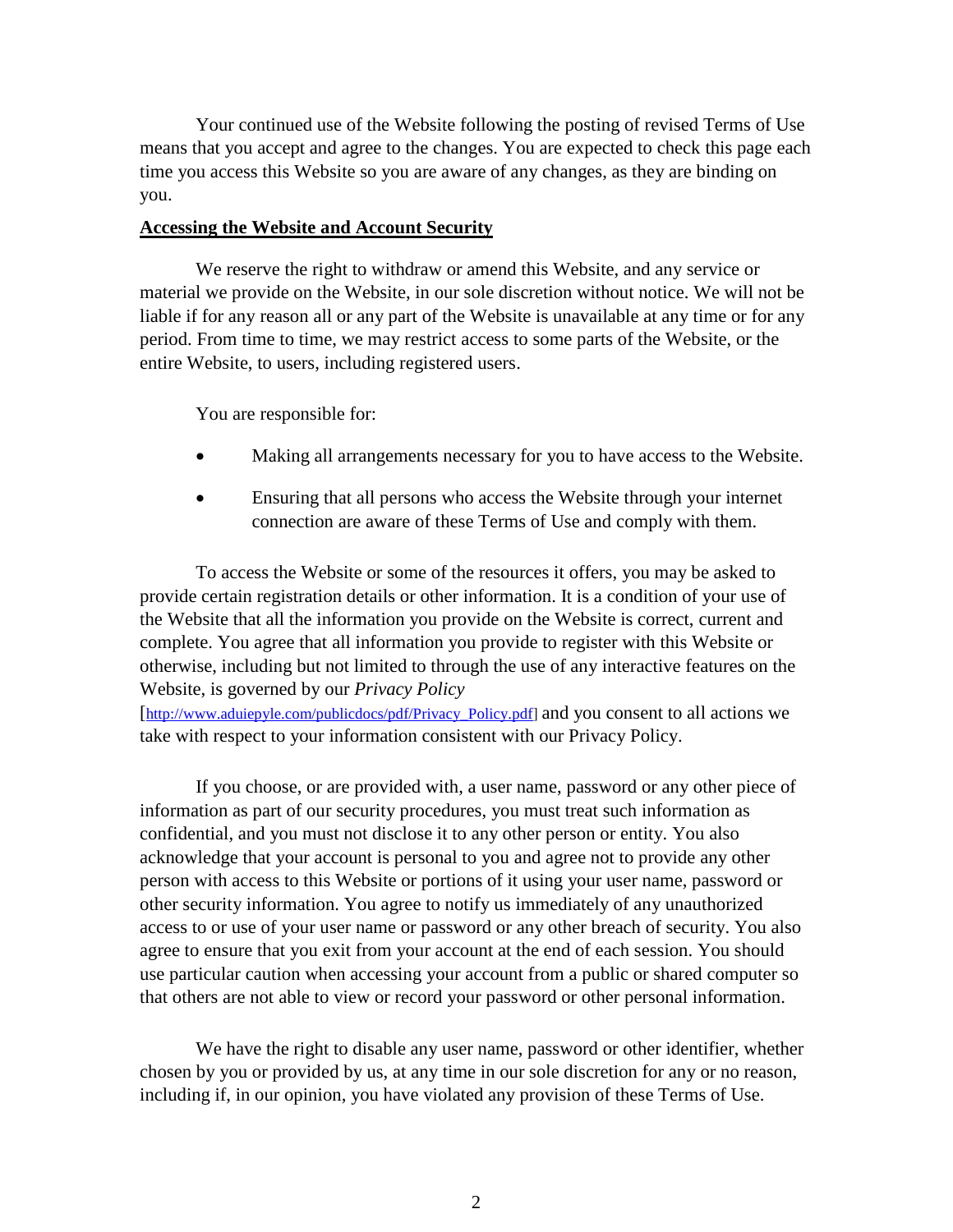## **Intellectual Property Rights**

The Website and its entire contents, features and functionality (including but not limited to all information, software, text, displays, images, video and audio, and the design, selection and arrangement thereof), are owned by the Company, its licensors or other providers of such material and are protected by United States and international copyright, trademark, patent, trade secret and other intellectual property or proprietary rights laws.

These Terms of Use permit you to use the Website for your personal, noncommercial use only. You must not reproduce, distribute, modify, create derivative works of, publicly display, publicly perform, republish, download, store or transmit any of the material on our Website, except as follows:

- Your computer may temporarily store copies of such materials in RAM incidental to your accessing and viewing those materials.
- You may store files that are automatically cached by your Web browser for display enhancement purposes.
- You may print or download one copy of a reasonable number of pages of the Website for your own personal, non-commercial use and not for further reproduction, publication or distribution.
- If we provide desktop, mobile or other applications for download, you may download a single copy to your computer or mobile device solely for your own personal, non-commercial use, provided you agree to be bound by our end user license agreement for such applications.
- If we provide *social media features* [**<https://twitter.com/ADuiePyle>**, **<https://www.facebook.com/aduiepyle>**, **[https://www.linkedin.com/company/625689,](https://www.linkedin.com/company/625689) <https://plus.google.com/+aduiepyle/posts>** ] with certain content, you make take such actions as are enabled by such features.

You must not:

- Modify copies of any materials from this site.
- Use any illustrations, photographs, video or audio sequences or any graphics separately from the accompanying text.
- Delete or alter any copyright, trademark or other proprietary rights notices from copies of materials from this site.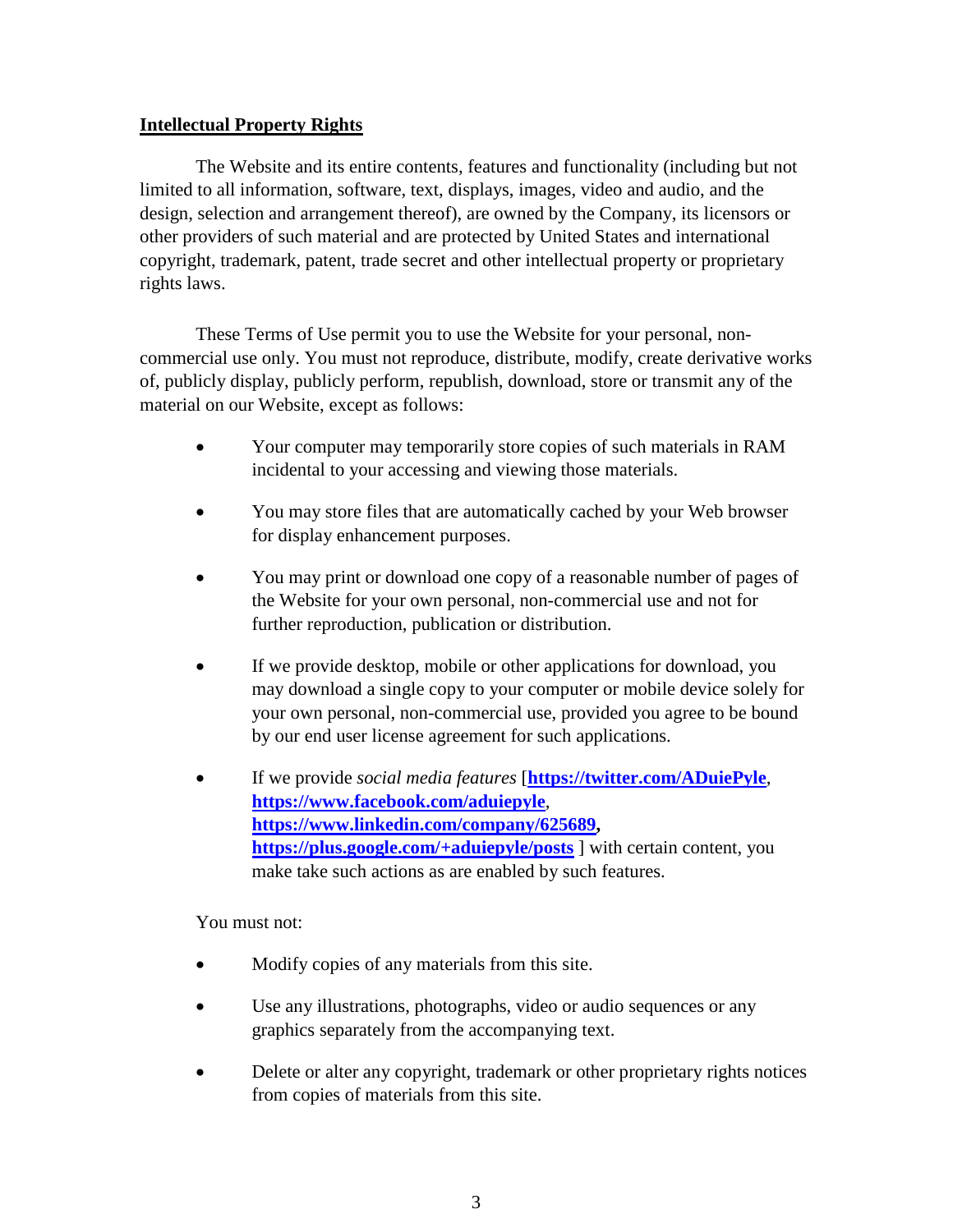You must not access or use for any commercial purposes any part of the Website or any services or materials available through the Website.

If you wish to make any use of material on the Website other than that set out in this section, please address your request to: [**[pylemarketing@aduiepyle.com](mailto:pylemarketing@aduiepyle.com?subject=Privacy%20Policy)**].

If you print, copy, modify, download or otherwise use or provide any other person with access to any part of the Website in breach of the Terms of Use, your right to use the Website will cease immediately and you must, at our option, return or destroy any copies of the materials you have made. No right, title or interest in or to the Website or any content on the Website is transferred to you, and all rights not expressly granted are reserved by the Company. Any use of the Website not expressly permitted by these Terms of Use is a breach of these Terms of Use and may violate copyright, trademark and other laws.

## **Trademarks**

The Company name, the terms *A. Duie Pyle*™, *A. Duie Pyle Custom Dedicated*™, *A. Duie Pyle Customized Solutions Group*™, *Pyle People Deliver*™, *Dashboard to Desktop*™, the Company logo, and all related names, logos, product and service names, designs and slogans are trademarks of the Company or its affiliates or licensors. You must not use such marks without the prior written permission of the Company. All other names, logos, product and service names, designs and slogans on this Website are the trademarks of their respective owners.

#### **Prohibited Uses**

You may use the Website only for lawful purposes and in accordance with these Terms of Use. You agree not to use the Website:

- In any way that violates any applicable federal, state, local or international law or regulation (including, without limitation, any laws regarding the export of data or software to and from the US or other countries).
- For the purpose of exploiting, harming or attempting to exploit or harm minors in any way by exposing them to inappropriate content, asking for personally identifiable information or otherwise.
- To send, knowingly receive, upload, download, use or re-use any material which does not comply with the Content Standards set out in these Terms of Use.
- To transmit, or procure the sending of, any advertising or promotional material, including any "junk mail", "chain letter" or "spam" or any other similar solicitation.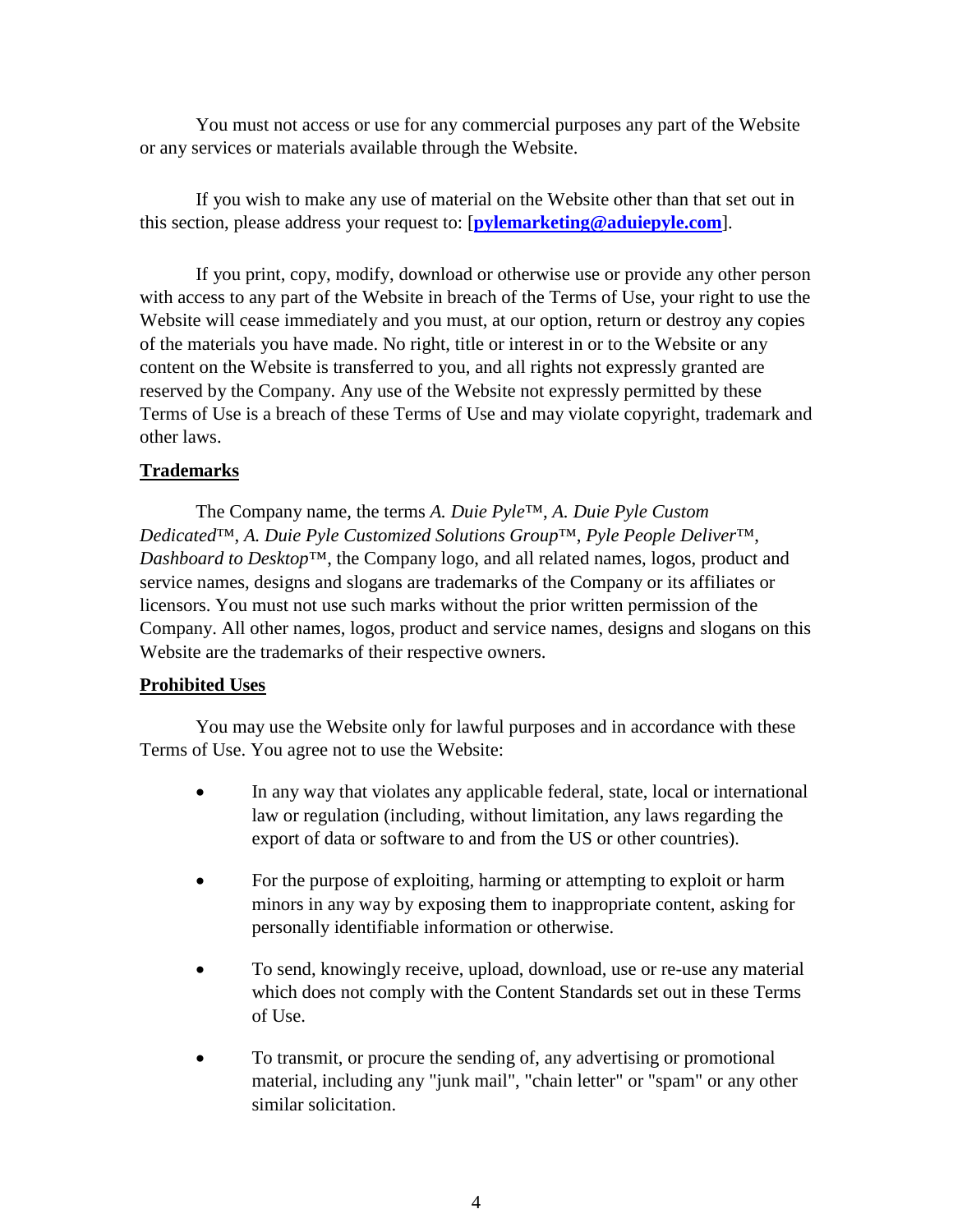- To impersonate or attempt to impersonate the Company, a Company employee, another user or any other person or entity (including, without limitation, by using e-mail addresses or screen names associated with any of the foregoing).
- To engage in any other conduct that restricts or inhibits anyone's use or enjoyment of the Website, or which, as determined by us, may harm the Company or users of the Website or expose them to liability.

Additionally, you agree not to:

- Use the Website in any manner that could disable, overburden, damage, or impair the site or interfere with any other party's use of the Website, including their ability to engage in real time activities through the Website.
- Use any robot, spider or other automatic device, process or means to access the Website for any purpose, including monitoring or copying any of the material on the Website.
- Use any manual process to monitor or copy any of the material on the Website or for any other unauthorized purpose without our prior written consent.
- Use any device, software or routine that interferes with the proper working of the Website.
- Introduce any viruses, trojan horses, worms, logic bombs or other material which is malicious or technologically harmful.
- Attempt to gain unauthorized access to, interfere with, damage or disrupt any parts of the Website, the server on which the Website is stored, or any server, computer or database connected to the Website.
- Attack the Website via a denial-of-service attack or a distributed denial-ofservice attack.
- Otherwise attempt to interfere with the proper working of the Website.

# **User Contributions**

The Website may contain message boards, chat rooms, personal web pages or profiles, forums, bulletin boards, and other interactive features (collectively, "**Interactive Services**") that allow users to post, submit, publish, display or transmit to other users or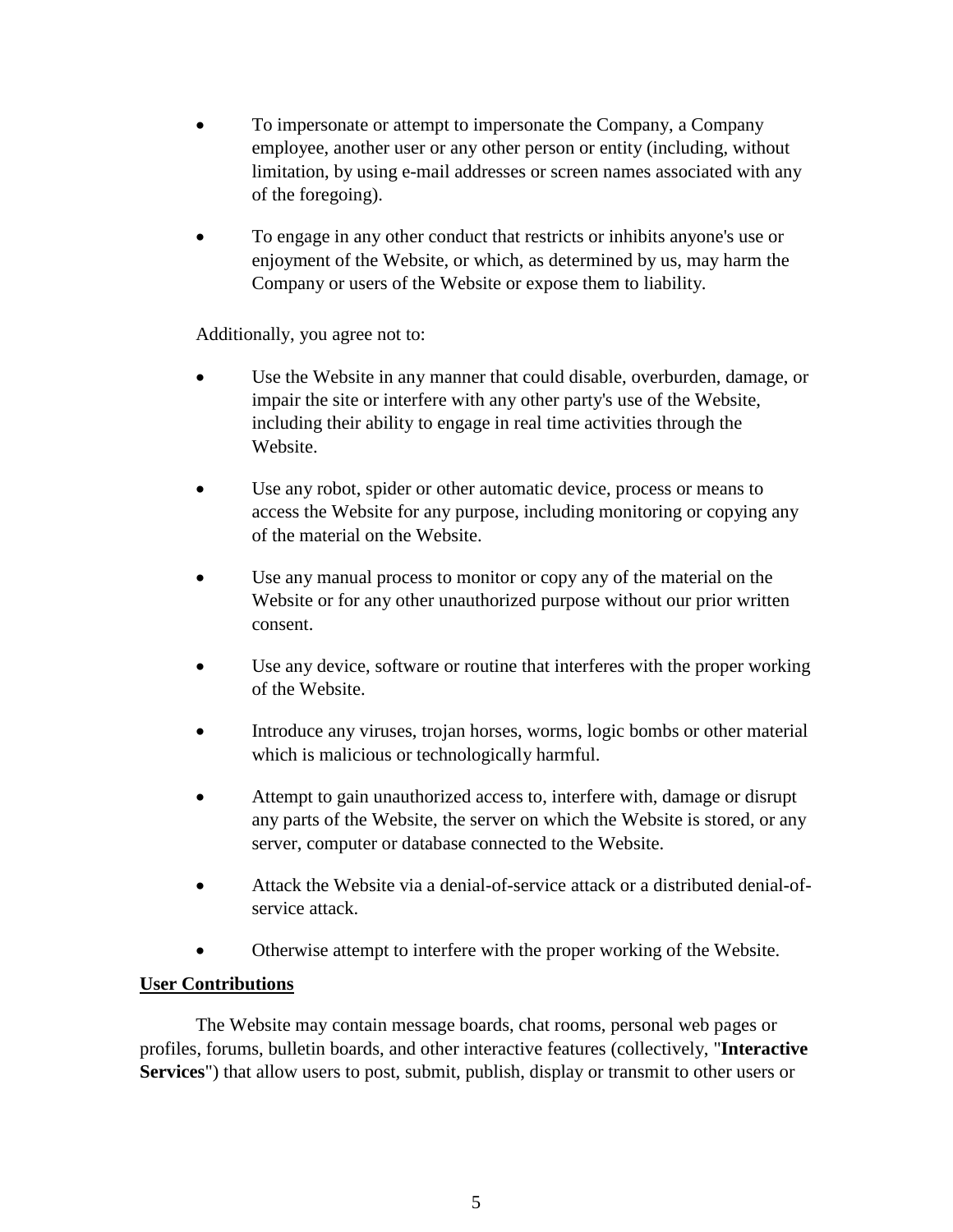other persons (hereinafter, "**post**") content or materials (collectively, "**User Contributions**") on or through the Website.

All User Contributions must comply with the Content Standards set out in these Terms of Use.

Any User Contribution you post to the site will be considered non-confidential and non-proprietary. By providing any User Contribution on the Website, you grant us and our affiliates and service providers, and each of their and our respective licensees, successors and assigns the right to use, reproduce, modify, perform, display, distribute and otherwise disclose to third parties any such material for any purpose.

You represent and warrant that:

- You own or control all rights in and to the User Contributions and have the right to grant the license granted above to us and our affiliates and service providers, and each of their and our respective licensees, successors and assigns.
- All of your User Contributions do and will comply with these Terms of Use.

You understand and acknowledge that you are responsible for any User Contributions you submit or contribute, and you, not the Company, have fully responsibility for such content, including its legality, reliability, accuracy and appropriateness.

We are not responsible, or liable to any third party, for the content or accuracy of any User Contributions posted by you or any other user of the Website.

# **Monitoring and Enforcement; Termination**

We have the right to:

- Remove or refuse to post any User Contributions for any or no reason in our sole discretion.
- Take any action with respect to any User Contribution that we deem necessary or appropriate in our sole discretion, including if we believe that such User Contribution violates the Terms of Use, including the Content Standards, infringes any intellectual property right or other right of any person or entity, threatens the personal safety of users of the Website or the public or could create liability for the Company.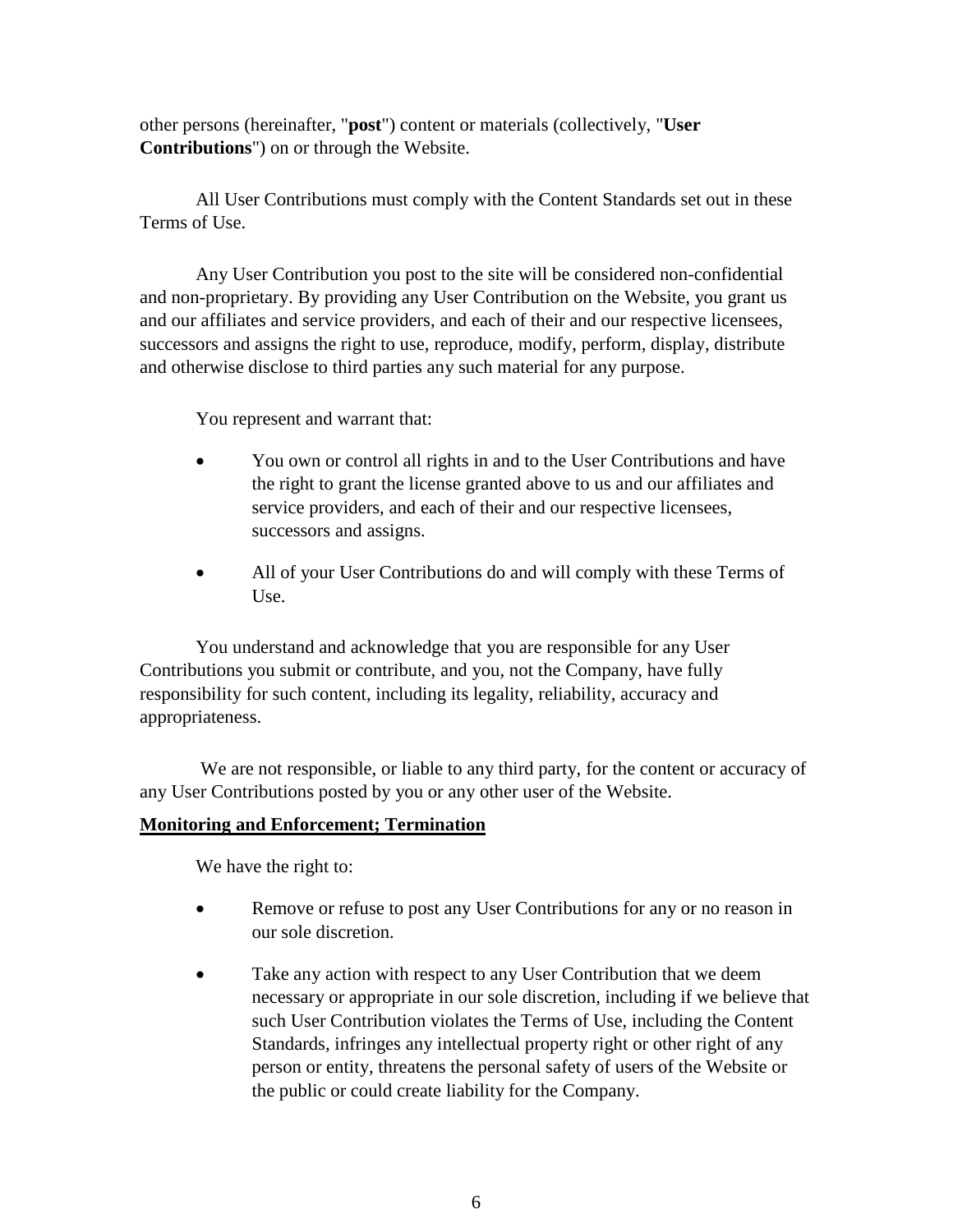- Disclose your identity or other information about you to any third party who claims that material posted by you violates their rights, including their intellectual property rights or their right to privacy.
- Take appropriate legal action, including without limitation, referral to law enforcement, for any illegal or unauthorized use of the Website.
- Terminate or suspend your access to all or part of the Website for any or no reason, including without limitation, any violation of these Terms of Use.

Without limiting the foregoing, we have the right to fully cooperate with any law enforcement authorities or court order requesting or directing us to disclose the identity or other information of anyone posting any materials on or through the Website. YOU WAIVE AND HOLD HARMLESS THE COMPANY AND ITS AFFILIATES, LICENSEES AND SERVICE PROVIDERS FROM ANY CLAIMS RESULTING FROM ANY ACTION TAKEN BY ANY OF THE FOREGOING PARTIES DURING OR AS A RESULT OF ITS INVESTIGATIONS AND FROM ANY ACTIONS TAKEN AS A CONSEQUENCE OF INVESTIGATIONS BY EITHER SUCH PARTIES OR LAW ENFORCEMENT AUTHORITIES.

However, we do not undertake to review material before it is posted on the Website, and cannot ensure prompt removal of objectionable material after it has been posted. Accordingly, we assume no liability for any action or inaction regarding transmissions, communications or content provided by any user or third party. We have no liability or responsibility to anyone for performance or nonperformance of the activities described in this section.

#### **Content Standards**

These content standards apply to any and all User Contributions and use of Interactive Services. User Contributions must in their entirety comply with all applicable federal, state, local and international laws and regulations. Without limiting the foregoing, User Contributions must not:

- Contain any material which is defamatory, obscene, indecent, abusive, offensive, harassing, violent, hateful, inflammatory or otherwise objectionable.
- Promote sexually explicit or pornographic material, violence, or discrimination based on race, sex, religion, nationality, disability, sexual orientation or age.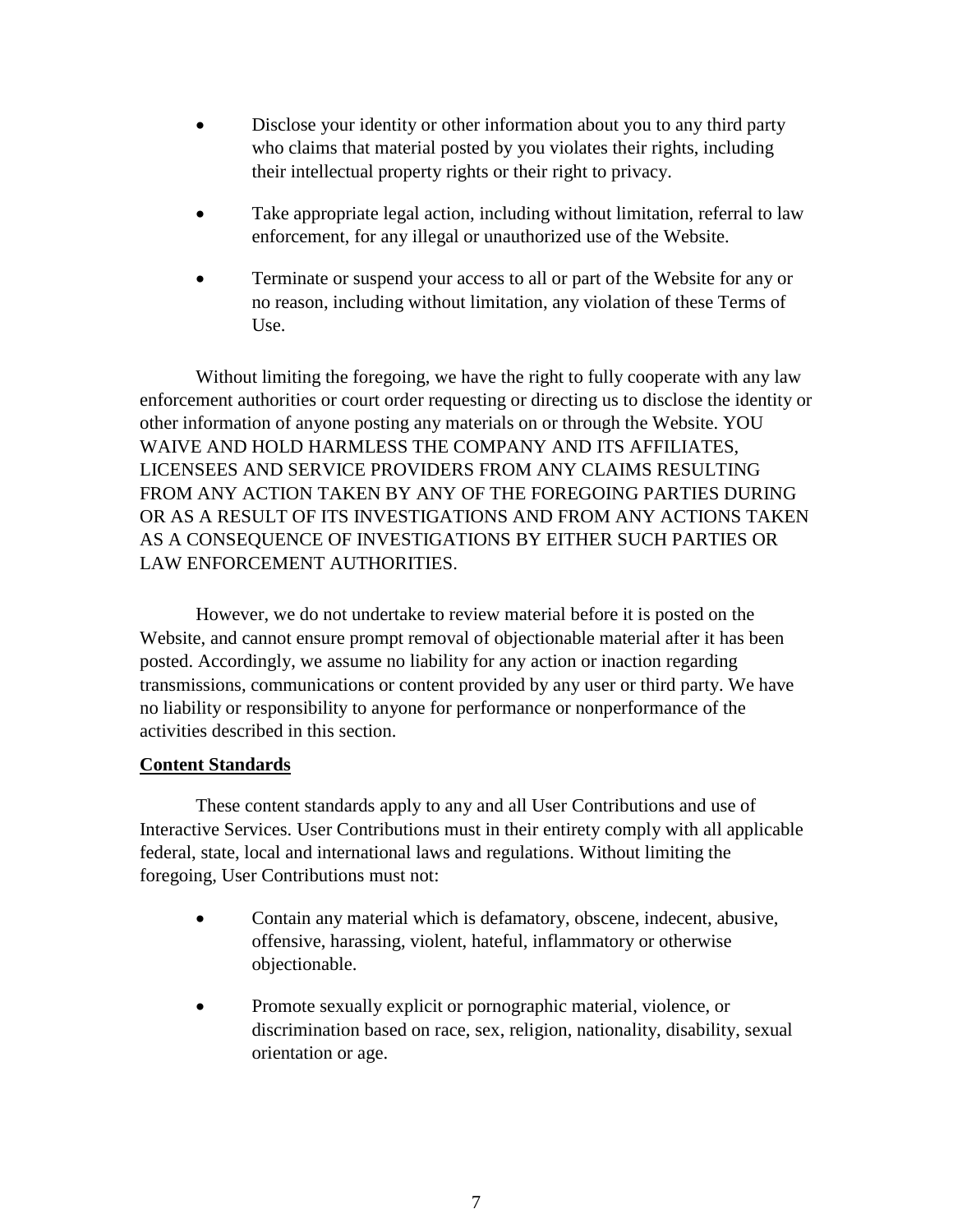- Infringe any patent, trademark, trade secret, copyright or other intellectual property or other rights of any other person.
- Violate the legal rights (including the rights of publicity and privacy) of others or contain any material that could give rise to any civil or criminal liability under applicable laws or regulations or that otherwise may be in conflict with these Terms of Use and our Privacy Policy [\[http://www.aduiepyle.com/publicdocs/pdf/Privacy\\_Policy.pdf\]](http://www.aduiepyle.com/publicdocs/pdf/Privacy_Policy.pdf).
- Be likely to deceive any person.
- Promote any illegal activity, or advocate, promote or assist any unlawful act.
- Cause annoyance, inconvenience or needless anxiety or be likely to upset, embarrass, alarm or annoy any other person.
- Impersonate any person, or misrepresent your identity or affiliation with any person or organization.
- Involve commercial activities or sales, such as contests, sweepstakes and other sales promotions, barter or advertising.
- Give the impression that they emanate from or are endorsed by us or any other person or entity, if this is not the case.

# **Copyright Infringement**

If you believe that any User Contributions violate your copyright, please see our Copyright Policy below for instructions on sending us a notice of copyright infringement. It is the policy of the Company to terminate the user accounts of repeat infringers.

# **Copyright Policy**

# **REPORTING CLAIMS OF COPYRIGHT INFRINGEMENT**

We take claims of copyright infringement seriously. We will respond to notices of alleged copyright infringement that comply with applicable law. If you believe any materials accessible on or from this Website infringe your copyright, you may request removal of those materials (or access to them) from the Website by submitting written notification to our Copyright Agent (designated below). In accordance with the Online Copyright Infringement Liability Limitation Act of the Digital Millennium Copyright Act (*17 U.S.C. § 512)* ("**DMCA**"), the written notice (the "**DMCA Notice**") must include substantially the following: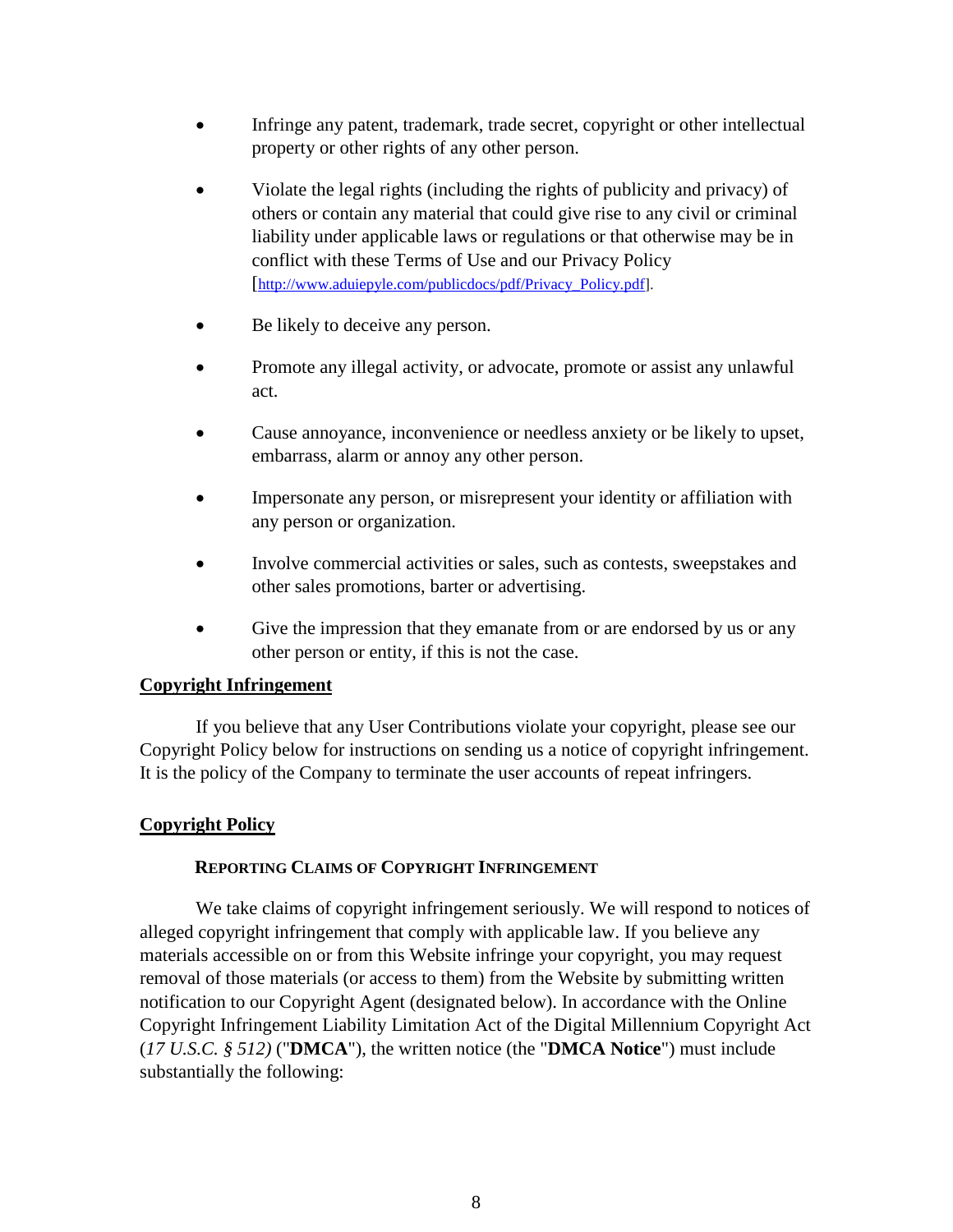- Your physical or electronic signature.
- Identification of the copyrighted work you believe to have been infringed or, if the claim involves multiple works on the Website, a representative list of such works.
- Identification of the material you believe to be infringing in a sufficiently precise manner to allow us to locate that material.
- Adequate information by which we can contact you (including your name, postal address, telephone number and, if available, e-mail address).
- A statement that you have a good faith belief that use of the copyrighted material is not authorized by the copyright owner, its agent or the law.
- A statement that the information in the written notice is accurate.
- A statement, under penalty of perjury, that you are authorized to act on behalf of the copyright owner.

Our designated Copyright Agent to receive DMCA Notices is:

General Counsel 650 Westtown Road West Chester, Pa 19381-0564 800-523-5020 pylemarketing@aduiepyle.com

If you fail to comply with all of the requirements of Section  $512(c)(3)$  of the DMCA, your DMCA Notice may not be effective.

Please be aware that if you knowingly materially misrepresent that material or activity on the Website is infringing your copyright, you may be held liable for damages (including costs and attorneys' fees) under Section 512(f) of the DMCA.

# **COUNTER-NOTIFICATION PROCEDURES**

If you believe that material you posted on the Website was removed or access to it was disabled by mistake or misidentification, you may file a counter-notification with us (a "**Counter-Notice**") by submitting written notification to our copyright agent (identified below). Pursuant to the DMCA, the Counter-Notice must include substantially the following:

• Your physical or electronic signature.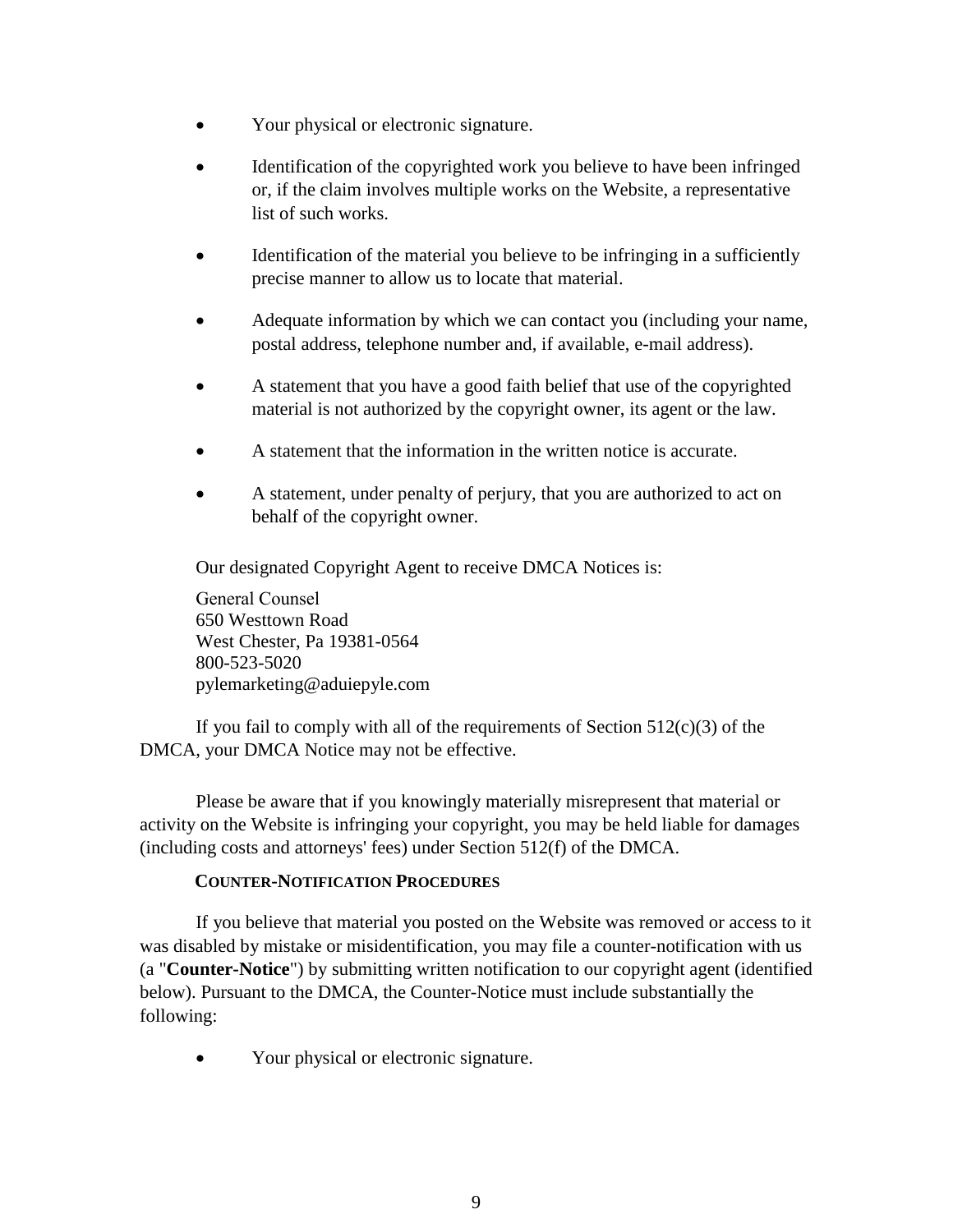- An identification of the material that has been removed or to which access has been disabled and the location at which the material appeared before it was removed or access disabled.
- Adequate information by which we can contact you (including your name, postal address, telephone number and, if available, e-mail address).
- A statement under penalty of perjury by you that you have a good faith belief that the material identified above was removed or disabled as a result of a mistake or misidentification of the material to be removed or disabled.
- A statement that you will consent to the jurisdiction of the Federal District Court for the judicial district in which your address is located (or if you reside outside the United States for any judicial district in which the Website may be found) and that you will accept service from the person (or an agent of that person) who provided the Website with the complaint at issue.

Completed Counter-Notices should be sent to:

General Counsel 650 Westtown Road West Chester, Pa 19381-0564 800-523-5020 pylemarketing@aduiepyle.com

The DMCA allows us to restore the removed content if the party filing the original DMCA Notice does not file a court action against you within ten business days of receiving the copy of your Counter-Notice.

Please be aware that if you knowingly materially misrepresent that material or activity on the Website was removed or disabled by mistake or misidentification, you may be held liable for damages (including costs and attorneys' fees) under Section 512(f) of the DMCA.

#### **REPEAT INFRINGERS**

It is our policy in appropriate circumstances to disable and/or terminate the accounts of users who are repeat infringers.

#### **Reliance on Information Posted**

The information presented on or through the Website is made available solely for general information purposes. We do not warrant the accuracy, completeness or usefulness of this information. Any reliance you place on such information is strictly at your own risk. We disclaim all liability and responsibility arising from any reliance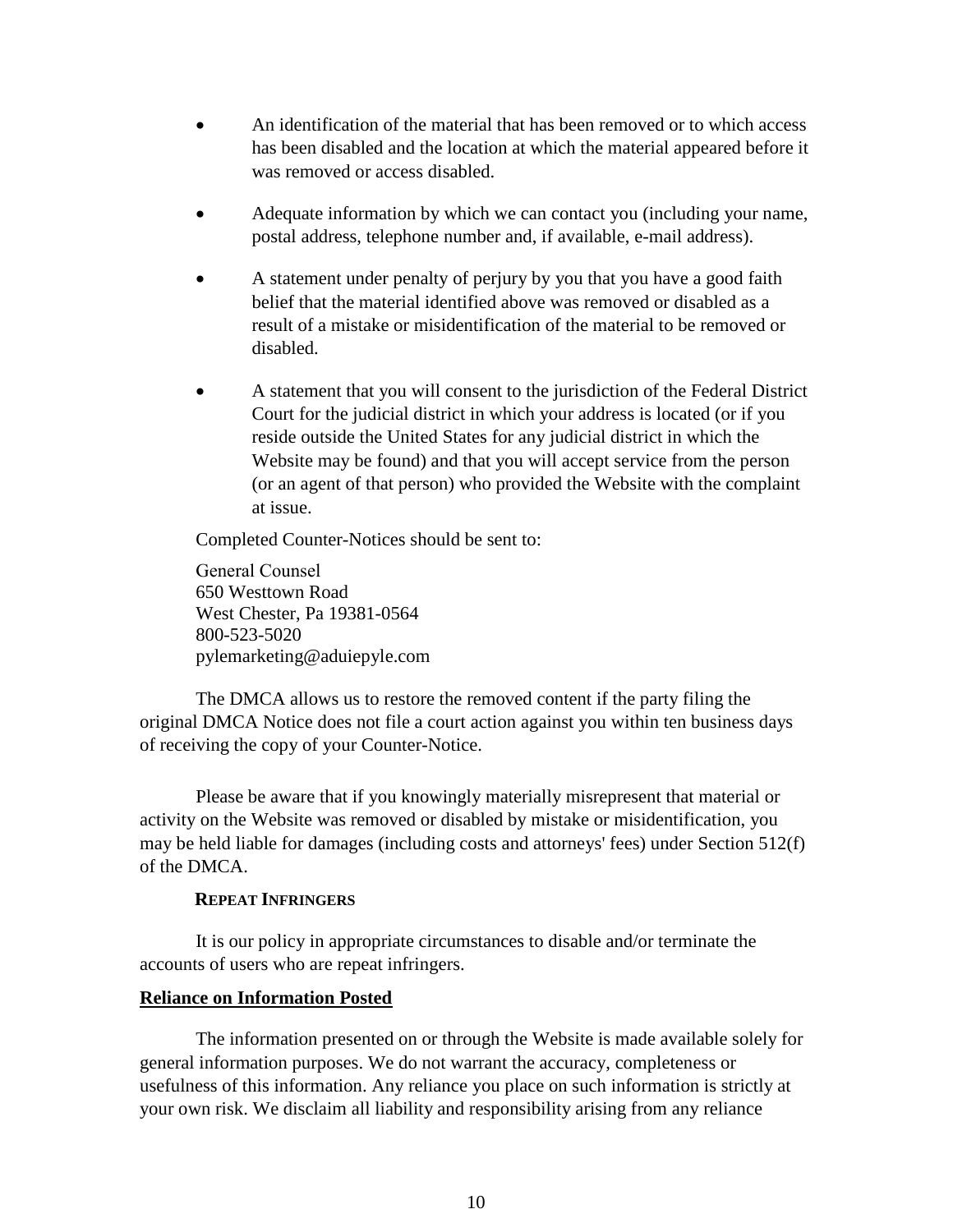placed on such materials by you or any other visitor to the Website, or by anyone who may be informed of any of its contents.

This Website may include content provided by third parties, including materials provided by other users, bloggers and third-party licensors, syndicators, aggregators and/or reporting services. All statements and/or opinions expressed in these materials, and all articles and responses to questions and other content, other than the content provided by the Company, are solely the opinions and the responsibility of the person or entity providing those materials. These materials do not necessarily reflect the opinion of the Company. We are not responsible, or liable to you or any third party, for the content or accuracy of any materials provided by any third parties.

## **Changes to the Website**

We may update the content on this Website from time to time, but its content is not necessarily complete or up-to-date. Any of the material on the Website may be out of date at any given time, and we are under no obligation to update such material.

## **Information About You and Your Visits to the Website**

All information we collect on this Website is subject to our Privacy Policy [\[http://www.aduiepyle.com/publicdocs/pdf/Privacy\\_Policy.pdf\]](http://www.aduiepyle.com/publicdocs/pdf/Privacy_Policy.pdf). By using the Website, you consent to all actions taken by us with respect to your information in compliance with the Privacy Policy.

# **Linking to the Website and Social Media Features**

You may link to our homepage, provided you do so in a way that is fair and legal and does not damage our reputation or take advantage of it, but you must not establish a link in such a way as to suggest any form of association, approval or endorsement on our part without our express written consent.

This Website may provide certain social media features that enable you to:

- Link from your own or certain third-party websites to certain content on this Website.
- Send e-mails or other communications with certain content, or links to certain content, on this Website.
- Cause limited portions of content on this Website to be displayed or appear to be displayed on your own or certain third-party websites.

You may use these features solely as they are provided by us, and solely with respect to the content they are displayed with and otherwise in accordance with any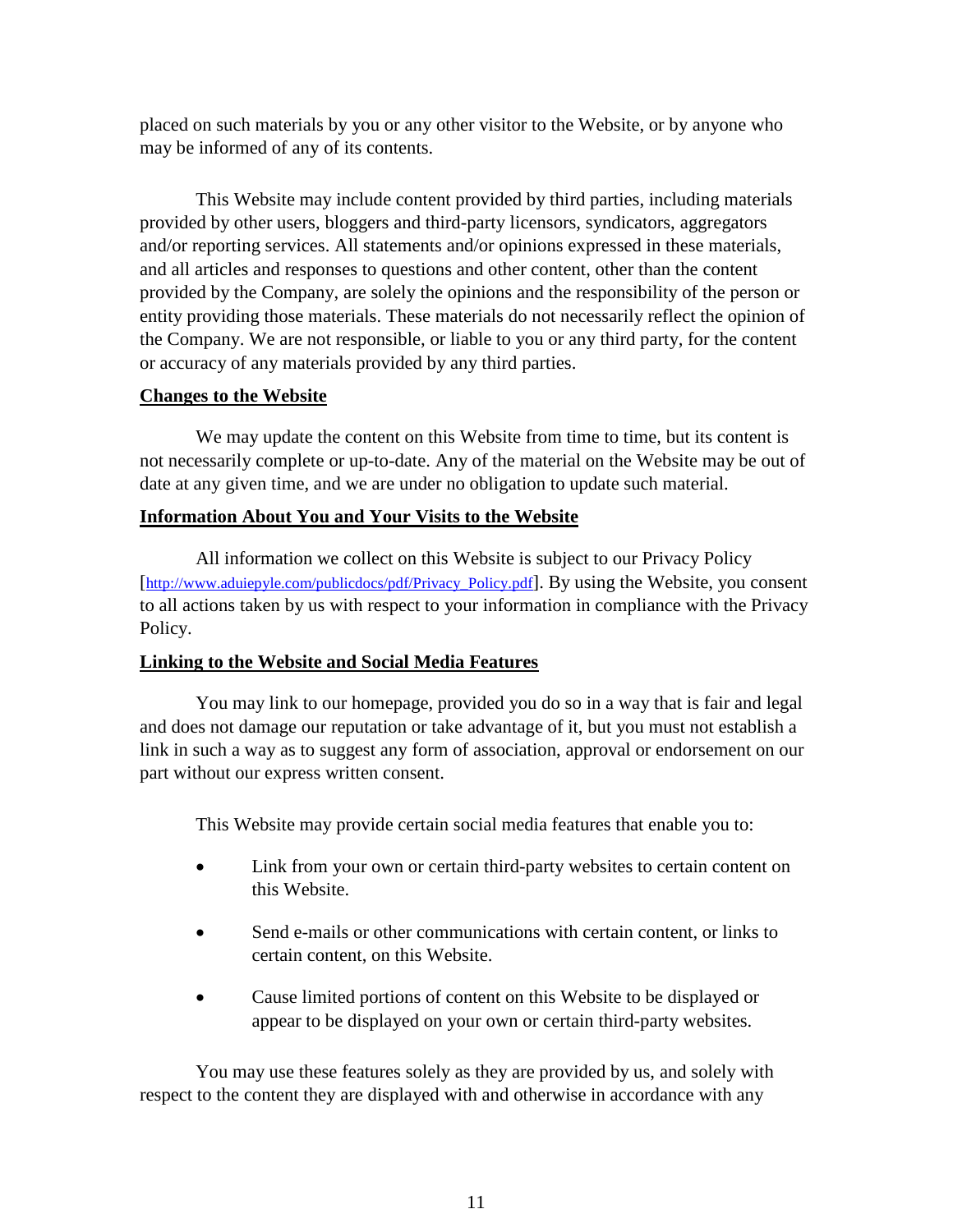additional terms and conditions we provide with respect to such features. Subject to the foregoing, you must not:

- Establish a link from any website that is not owned by you.
- Cause the Website or portions of it to be displayed, or appear to be displayed by, for example, framing, deep linking or in-line linking, on any other site.
- Link to any part of the Website other than the homepage.
- Otherwise take any action with respect to the materials on this Website that is inconsistent with any other provision of these Terms of Use.

The website from which you are linking, or on which you make certain content accessible, must comply in all respects with the Content Standards set out in these Terms of Use.

You agree to cooperate with us in causing any unauthorized framing or linking immediately to cease. We reserve the right to withdraw linking permission without notice.

We may disable all or any social media features and any links at any time without notice in our discretion.

#### **Links from the Website**

If the Website contains links to other sites and resources provided by third parties, these links are provided for your convenience only. This includes links contained in advertisements, including banner advertisements and sponsored links. We have no control over the contents of those sites or resources, and accept no responsibility for them or for any loss or damage that may arise from your use of them. If you decide to access any of the third party websites linked to this Website, you do so entirely at your own risk and subject to the terms and conditions of use for such websites.

#### **Geographic Restrictions**

The owner of the Website is based in the Commonwealth of Pennsylvania in the United States. We provide this Website for use only by persons located in the United States. We make no claims that the Website or any of its content is accessible or appropriate outside of the United States. Access to the Website may not be legal by certain persons or in certain countries. If you access the Website from outside the United States, you do so on your own initiative and are responsible for compliance with local laws.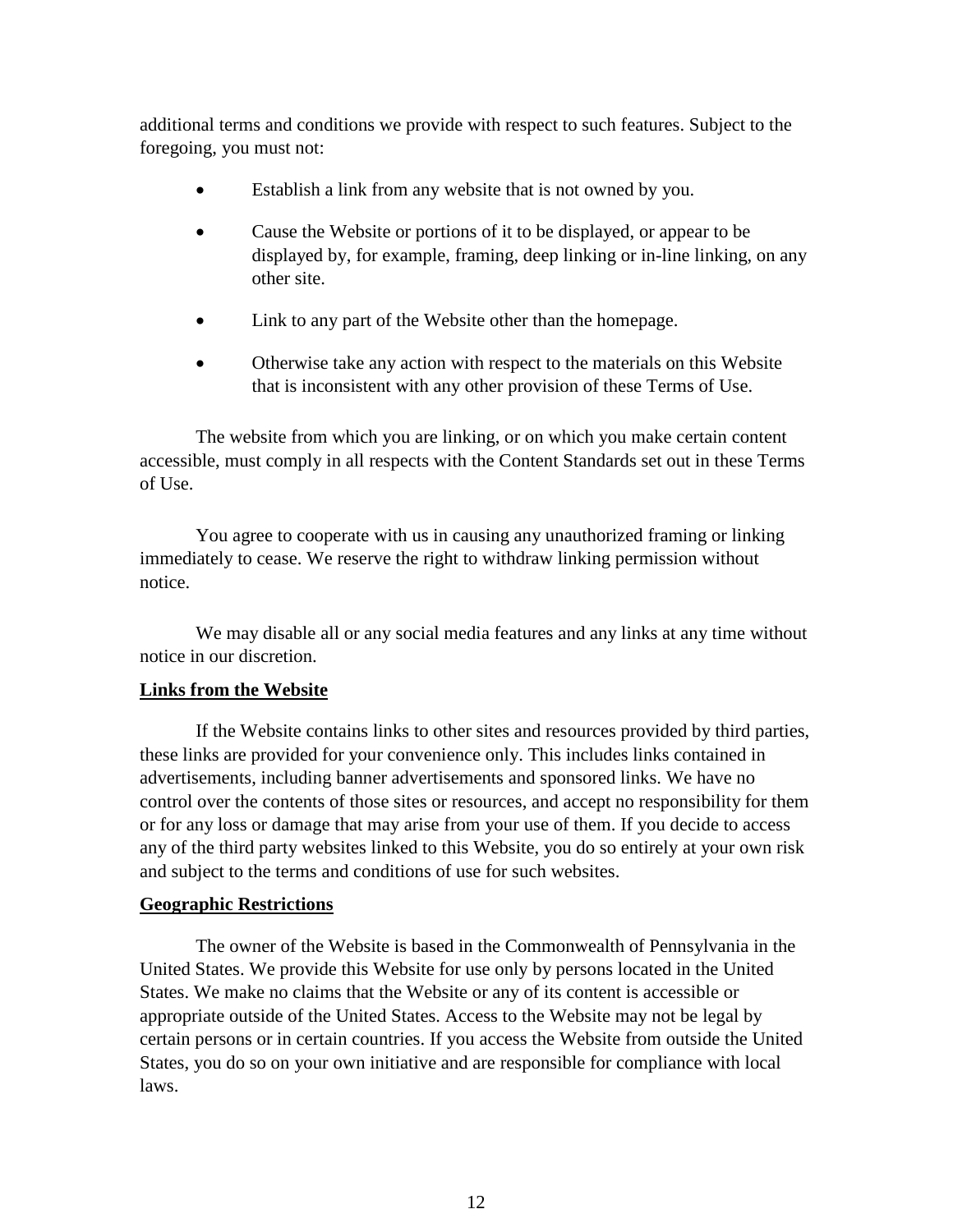#### **Disclaimer of Warranties**

You understand that we cannot and do not guarantee or warrant that files available for downloading from the internet or the Website will be free of viruses or other destructive code. You are responsible for implementing sufficient procedures and checkpoints to satisfy your particular requirements for anti-virus protection and accuracy of data input and output, and for maintaining a means external to our site for any reconstruction of any lost data. **WE WILL NOT BE LIABLE FOR ANY LOSS OR DAMAGE CAUSED BY A DISTRIBUTED DENIAL-OF-SERVICE ATTACK, VIRUSES OR OTHER TECHNOLOGICALLY HARMFUL MATERIAL THAT MAY INFECT YOUR COMPUTER EQUIPMENT, COMPUTER PROGRAMS, DATA OR OTHER PROPRIETARY MATERIAL DUE TO YOUR USE OF THE WEBSITE OR ANY SERVICES OR ITEMS OBTAINED THROUGH THE WEBSITE OR TO YOUR DOWNLOADING OF ANY MATERIAL POSTED ON IT, OR ON ANY WEBSITE LINKED TO IT.**

**YOUR USE OF THE WEBSITE, ITS CONTENT AND ANY SERVICES OR ITEMS OBTAINED THROUGH THE WEBSITE IS AT YOUR OWN RISK. THE WEBSITE, ITS CONTENT AND ANY SERVICES OR ITEMS OBTAINED THROUGH THE WEBSITE ARE PROVIDED ON AN "AS IS" AND "AS AVAILABLE" BASIS, WITHOUT ANY WARRANTIES OF ANY KIND, EITHER EXPRESS OR IMPLIED. NEITHER THE COMPANY NOR ANY PERSON ASSOCIATED WITH THE COMPANY MAKES ANY WARRANTY OR REPRESENTATION WITH RESPECT TO THE COMPLETENESS, SECURITY, RELIABILITY, QUALITY, ACCURACY OR AVAILABILITY OF THE WEBSITE. WITHOUT LIMITING THE FOREGOING, NEITHER THE COMPANY NOR ANYONE ASSOCIATED WITH THE COMPANY REPRESENTS OR WARRANTS THAT THE WEBSITE, ITS CONTENT OR ANY SERVICES OR ITEMS OBTAINED THROUGH THE WEBSITE WILL BE ACCURATE, RELIABLE, ERROR-FREE OR UNINTERRUPTED, THAT DEFECTS WILL BE CORRECTED, THAT OUR SITE OR THE SERVER THAT MAKES IT AVAILABLE ARE FREE OF VIRUSES OR OTHER HARMFUL COMPONENTS OR THAT THE WEBSITE OR ANY SERVICES OR ITEMS OBTAINED THROUGH THE WEBSITE WILL OTHERWISE MEET YOUR NEEDS OR EXPECTATIONS.** 

**THE COMPANY HEREBY DISCLAIMS ALL WARRANTIES OF ANY KIND, WHETHER EXPRESS OR IMPLIED, STATUTORY OR OTHERWISE, INCLUDING BUT NOT LIMITED TO ANY WARRANTIES OF MERCHANTABILITY, NON-INFRINGEMENT AND FITNESS FOR PARTICULAR PURPOSE.**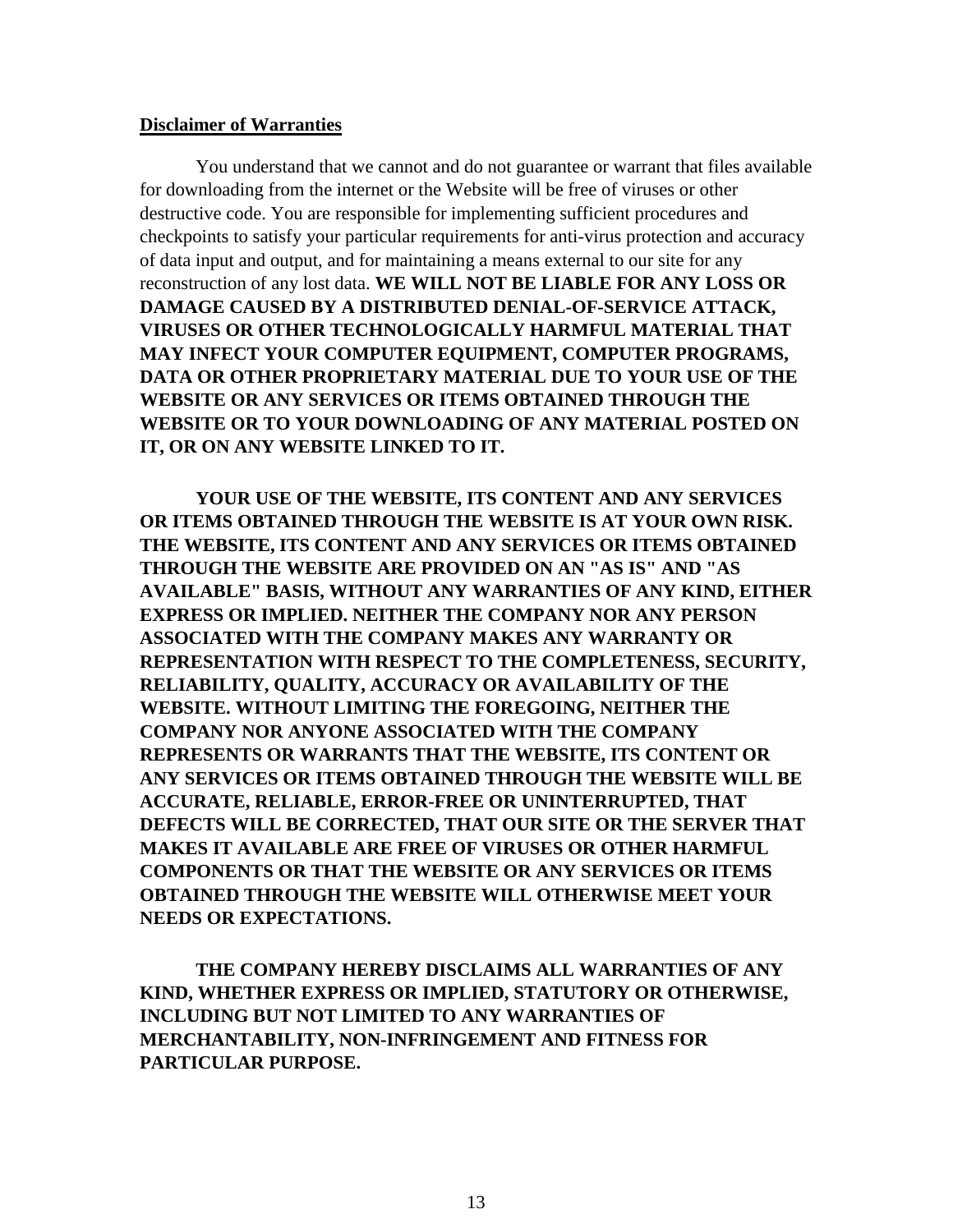# **THE FOREGOING DOES NOT AFFECT ANY WARRANTIES WHICH CANNOT BE EXCLUDED OR LIMITED UNDER APPLICABLE LAW.**

#### **Limitation on Liability**

**IN NO EVENT WILL THE COMPANY, ITS AFFILIATES OR THEIR LICENSORS, SERVICE PROVIDERS, EMPLOYEES, AGENTS, OFFICERS OR DIRECTORS BE LIABLE FOR DAMAGES OF ANY KIND, UNDER ANY LEGAL THEORY, ARISING OUT OF OR IN CONNECTION WITH YOUR USE, OR INABILITY TO USE, THE WEBSITE, ANY WEBSITES LINKED TO IT, ANY CONTENT ON THE WEBSITE OR SUCH OTHER WEBSITES OR ANY SERVICES OR ITEMS OBTAINED THROUGH THE WEBSITE OR SUCH OTHER WEBSITES, INCLUDING ANY DIRECT, INDIRECT, SPECIAL, INCIDENTAL, CONSEQUENTIAL OR PUNITIVE DAMAGES, INCLUDING BUT NOT LIMITED TO, PERSONAL INJURY, PAIN AND SUFFERING, EMOTIONAL DISTRESS, LOSS OF REVENUE, LOSS OF PROFITS, LOSS OF BUSINESS OR ANTICIPATED SAVINGS, LOSS OF USE, LOSS OF GOODWILL, LOSS OF DATA, AND WHETHER CAUSED BY TORT (INCLUDING NEGLIGENCE), BREACH OF CONTRACT OR OTHERWISE, EVEN IF FORESEEABLE.**

# **THE FOREGOING DOES NOT AFFECT ANY LIABILITY WHICH CANNOT BE EXCLUDED OR LIMITED UNDER APPLICABLE LAW.**

#### **Indemnification**

You agree to defend, indemnify and hold harmless the Company, its affiliates, licensors and service providers, and its and their respective officers, directors, employees, contractors, agents, licensors, suppliers, successors and assigns from and against any claims, liabilities, damages, judgments, awards, losses, costs, expenses or fees (including reasonable attorneys' fees) arising out of or relating to your violation of these Terms of Use or your use of the Website, including, but not limited to, your User Contributions, any use of the Website's content, services and products other than as expressly authorized in these Terms of Use or your use of any information obtained from the Website.

#### **Governing Law and Jurisdiction**

All matters relating to the Website and these Terms of Use and any dispute or claim arising therefrom or related thereto (in each case, including non-contractual disputes or claims), shall be governed by and construed in accordance with the internal laws of the Commonwealth of Pennsylvania without giving effect to any choice or conflict of law provision or rule (whether of the Commonwealth of Pennsylvania or any other jurisdiction).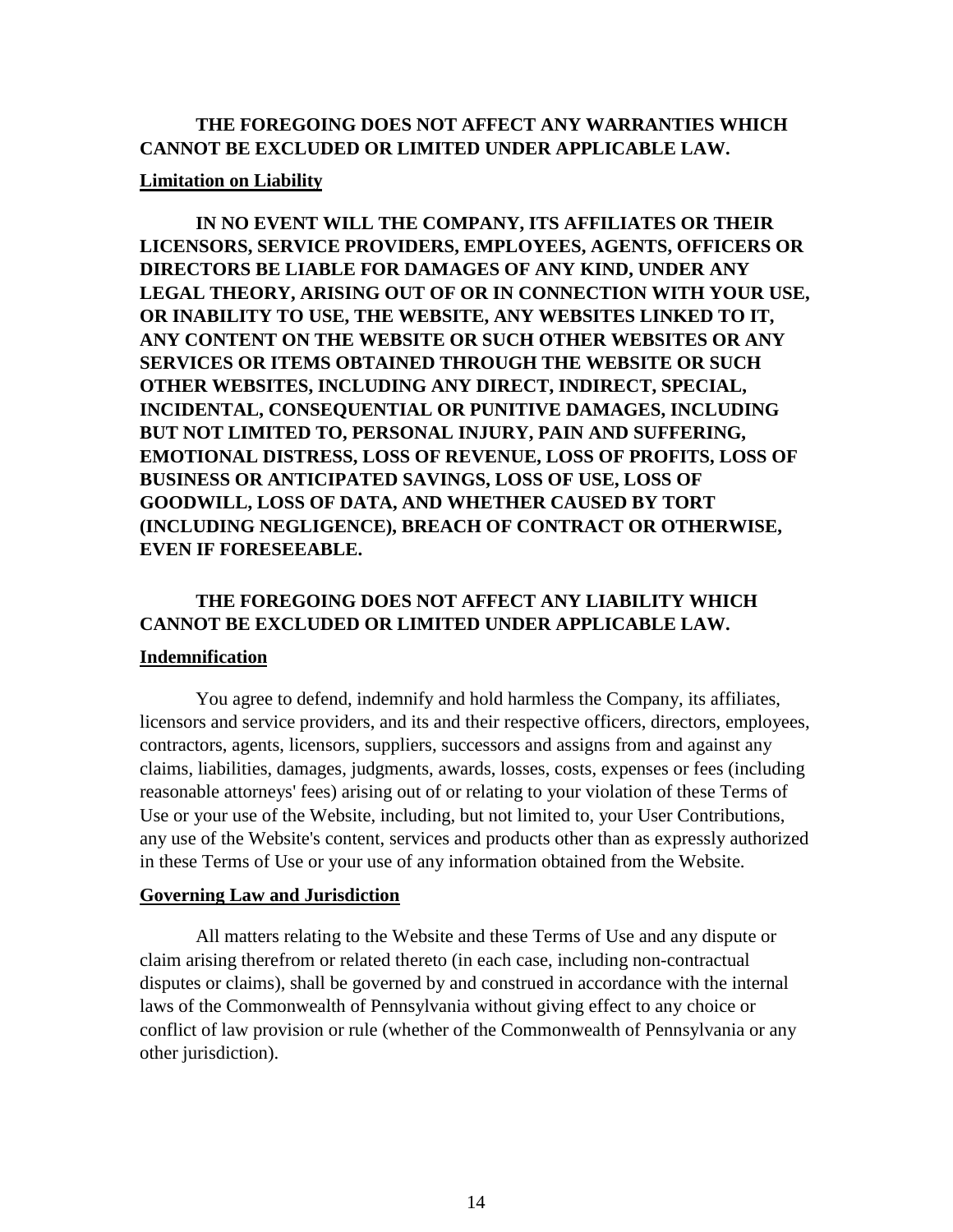Any legal suit, action or proceeding arising out of, or related to, these Terms of Use or the Website shall be instituted exclusively in the federal courts of the United States of America for the Eastern District of Pennsylvania or the courts of the Commonwealth of Pennsylvania located in the County of Chester, although we retain the right to bring any suit, action or proceeding against you for breach of these Terms of Use in your country of residence or any other relevant country. You waive any and all objections to the exercise of jurisdiction over you by such courts and to venue in such courts.

#### **Limitation on Time to File Claims**

# **ANY CAUSE OF ACTION OR CLAIM YOU MAY HAVE ARISING OUT OF OR RELATING TO THESE TERMS OF USE OR THE WEBSITE MUST BE COMMENCED WITHIN ONE (1) YEAR AFTER THE CAUSE OF ACTION ACCRUES, OTHERWISE, SUCH CAUSE OF ACTION OR CLAIM IS PERMANENTLY BARRED.**

#### **Waiver and Severability**

No waiver of by the Company of any term or condition set forth in these Terms of Use shall be deemed a further or continuing waiver of such term or condition or a waiver of any other term or condition, and any failure of the Company to assert a right or provision under these Terms of Use shall not constitute a waiver of such right or provision.

If any provision of these Terms of Use is held by a court or other tribunal of competent jurisdiction to be invalid, illegal or unenforceable for any reason, such provision shall be eliminated or limited to the minimum extent such that the remaining provisions of the Terms of Use will continue in full force and effect.

#### **Entire Agreement**

The Terms of Use, our Privacy Policy constitute the sole and entire agreement between you and A. DUIE PYLE, INC. with respect to the Website and supersede all prior and contemporaneous understandings, agreements, representations and warranties, both written and oral, with respect to the Website.

#### **Your Comments and Concerns**

This website is operated by A. DUIE PYLE, INC., 650 Westtown Road, P.O. Box 564, West Chester, PA 19381-0564.

All notices of copyright infringement claims should be sent to the copyright agent designated in our Copyright Policy in the manner and by the means set forth therein.